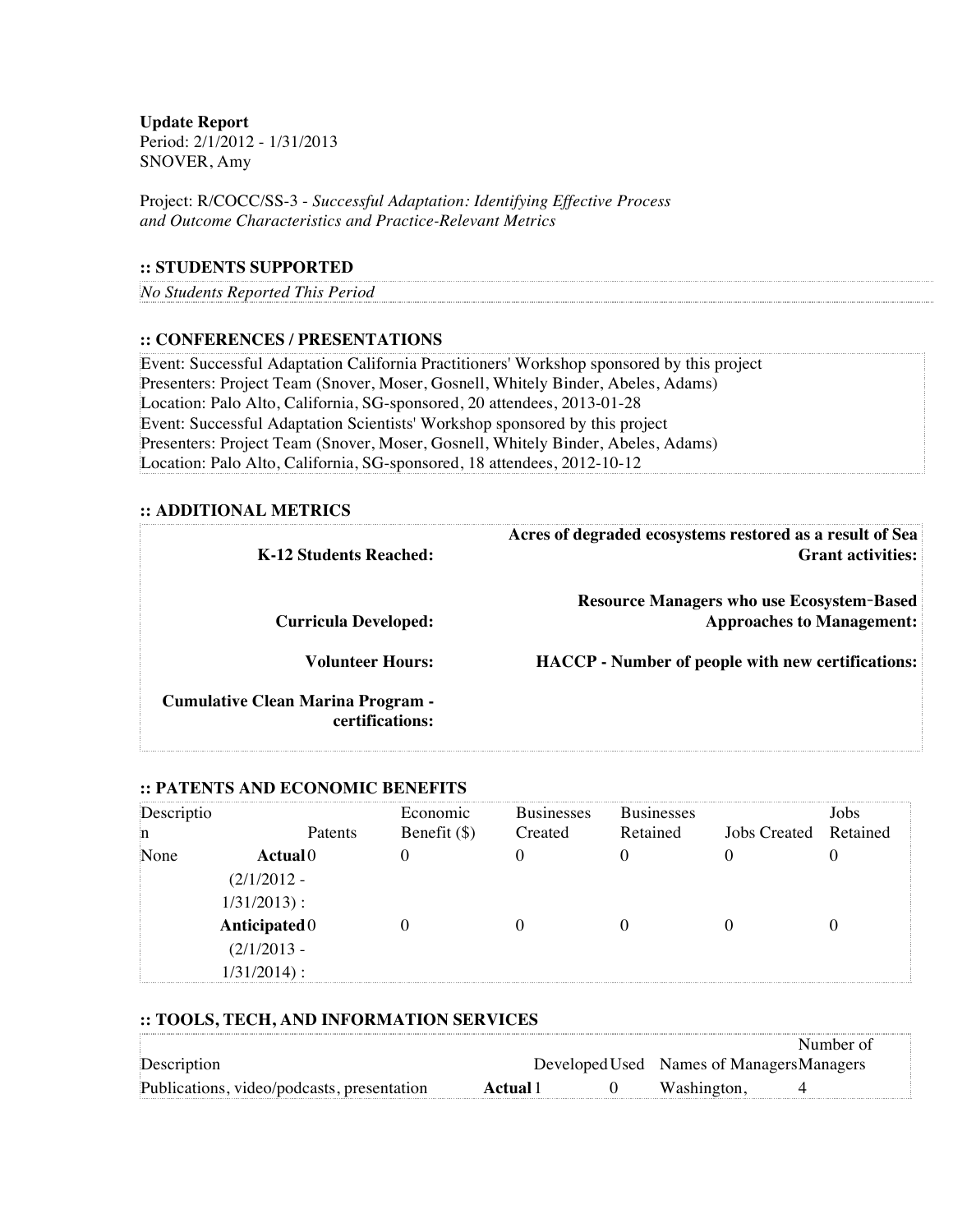| templates to communicate climate change               | $(2/1/2012 -$        |                  | Oregon $&$               |
|-------------------------------------------------------|----------------------|------------------|--------------------------|
| adaption planning for professional and lay            | $1/31/2013$ :        |                  | California Sea           |
| audiences. R/COCC/SS-3                                | <b>Anticipated 1</b> | 1                | Grant Skagit             |
|                                                       | $(2/1/2013 -$        |                  | <b>Climate Science</b>   |
|                                                       | $1/31/2014$ :        |                  | Consortium               |
|                                                       |                      |                  | members Skagit           |
|                                                       |                      |                  | <b>Climate Science</b>   |
|                                                       |                      |                  | Consortium               |
|                                                       |                      |                  | members                  |
| A set of guiding principles on how to assess          | Actual <sup>0</sup>  | $\boldsymbol{0}$ | Washington<br>4          |
| traits, desirability, and potential trade-offs        | $(2/1/2012 -$        |                  | Department of            |
| of climate adaptation options. R/COCC/SS- 1/31/2013): |                      |                  | <b>Ecology Swinomish</b> |
| $\beta$                                               | <b>Anticipated 1</b> | 1                | Tribal planners          |
|                                                       | $(2/1/2013 -$        |                  | Washington               |
|                                                       | $1/31/2014$ :        |                  | Department of Fish       |
|                                                       |                      |                  | and Wildlife             |
|                                                       |                      |                  | Washington               |
|                                                       |                      |                  | Department of            |
|                                                       |                      |                  | <b>Natural Resources</b> |

# **:: HAZARD RESILIENCE IN COASTAL COMMUNITIES**

| Name of coastal community                | County               | assistance services<br>provided | Number of resiliency Was community hazard<br>trainings / technical resiliency improved (e.g., via<br>changes in zoning ordinances) |
|------------------------------------------|----------------------|---------------------------------|------------------------------------------------------------------------------------------------------------------------------------|
| The California practitioner workshop     | Actual 1             |                                 | No                                                                                                                                 |
| brought together federal, tribal,        | $(2/1/2012 -$        |                                 |                                                                                                                                    |
| regional, and local practitioners from a | $1/31/2013$ :        |                                 |                                                                                                                                    |
| variety of coastal communities in the    | <b>Anticipated 2</b> |                                 | No.                                                                                                                                |
| state to discuss how to define and work  | $(2/1/2013 -$        |                                 |                                                                                                                                    |
| towards successful adaptation to         | $1/31/2014$ :        |                                 |                                                                                                                                    |
| climate change. Similar workshops are    |                      |                                 |                                                                                                                                    |
| planned for WA & OR.                     |                      |                                 |                                                                                                                                    |

### **:: ADDITIONAL MEASURES**

T.

| Safe and sustainable seafood                                                            |                                                                                                      |
|-----------------------------------------------------------------------------------------|------------------------------------------------------------------------------------------------------|
| Number of stakeholders modifying practices                                              | Number of fishers using new                                                                          |
| <b>Actual</b> $(2/1/2012 - 1/31/2013)$ :<br><b>Anticipated</b> (2/1/2013 - 1/31/2014) : | techniques<br><b>Actual</b> $(2/1/2012 - 1/31/2013)$ :<br>Anticipated $(2/1/2013 -$<br>$1/31/2014$ : |
| Sustainable Coastal Development                                                         | Coastal Ecosystems                                                                                   |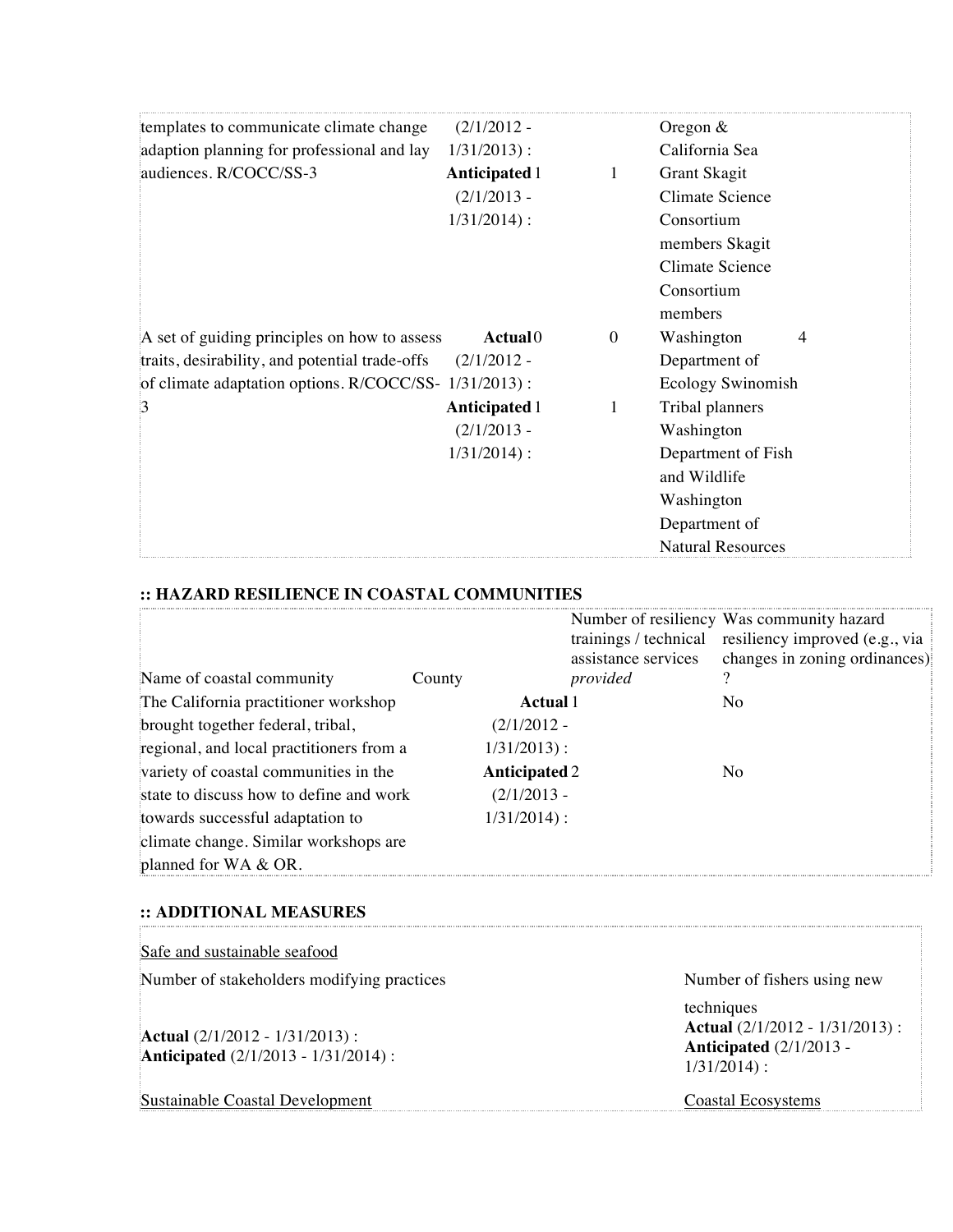**Actual** (2/1/2012 - 1/31/2013) : **Anticipated** (2/1/2013 - 1/31/2014) :

#### **:: PARTNERS**

Partner Name: California Sea Grant Partner Name: Center for Ocean Solutions, type: academic, scale: international Partner Name: Institute for Sustainable Communities, type: NGO, scale: international Partner Name: Oregon Sea Grant Partner Name: Oregon State University (OSU) Partner Name: Stanford University, type: academic, scale: international

#### **:: IMPACTS AND ACCOMPLISHMENTS**

Title: **A Washington Sea Grant-funded project brings leading West Coast climate researchers and practitioners together to define successful adaptation to climate change**

Type: accomplishment

Description:

Relevance: Climate change will have widespread environmental, economic and social impacts, forcing coastal communities to face difficult choices and trade-offs in the decades ahead. To prepare for a changing climate, resource managers and planners have increasingly asked, "What are the goals of adaptation? What would successful adaptation to climate change look like? How do we know if we're making progress?" Response: The four West Coast Sea Grant programs are supporting a joint effort to engage scientists and coastal practitioners in answering those questions. The project will develop a deeper understanding of what successful adaptation to climate change would mean in the various physical, ecological, socioeconomic, institutional and cultural contexts that characterize coastal communities. It will also define ways communities can measure their progress toward successful adaptation, both in the near term and as the climate continues to change. Results: Researchers have synthesized current thinking on successful adaptation in the published literature and are leading workshops with scientists and state coastal practitioners engaged in adaptation. The workshops are examining successful adaptation principles, outcomes and processes, both in theory and in practice, and have initiated a conversation that will continue through the rest of the project.

Recap:

West Coast Sea Grant-funded researchers are engaging leading scientists and practitioners in the development of guidelines and metrics for measuring successful adaptation to climate change.

Comments: Primary Focus Area: COCC (SCD) Secondary Focus Area: COCC (HRCC)

Associated Goals: Improve capacity to manage ocean and coastal ecosystems and resources for societal benefit under changing climatic and demographic conditions (SCD, Efficiency).

Improve understanding of coastal hazards and environmental change and develop tools and approaches for observation, prediction, planning and adaptation (HRCC, Capacity).

Related Partners: California Sea Grant

Center for Ocean Solutions (COS)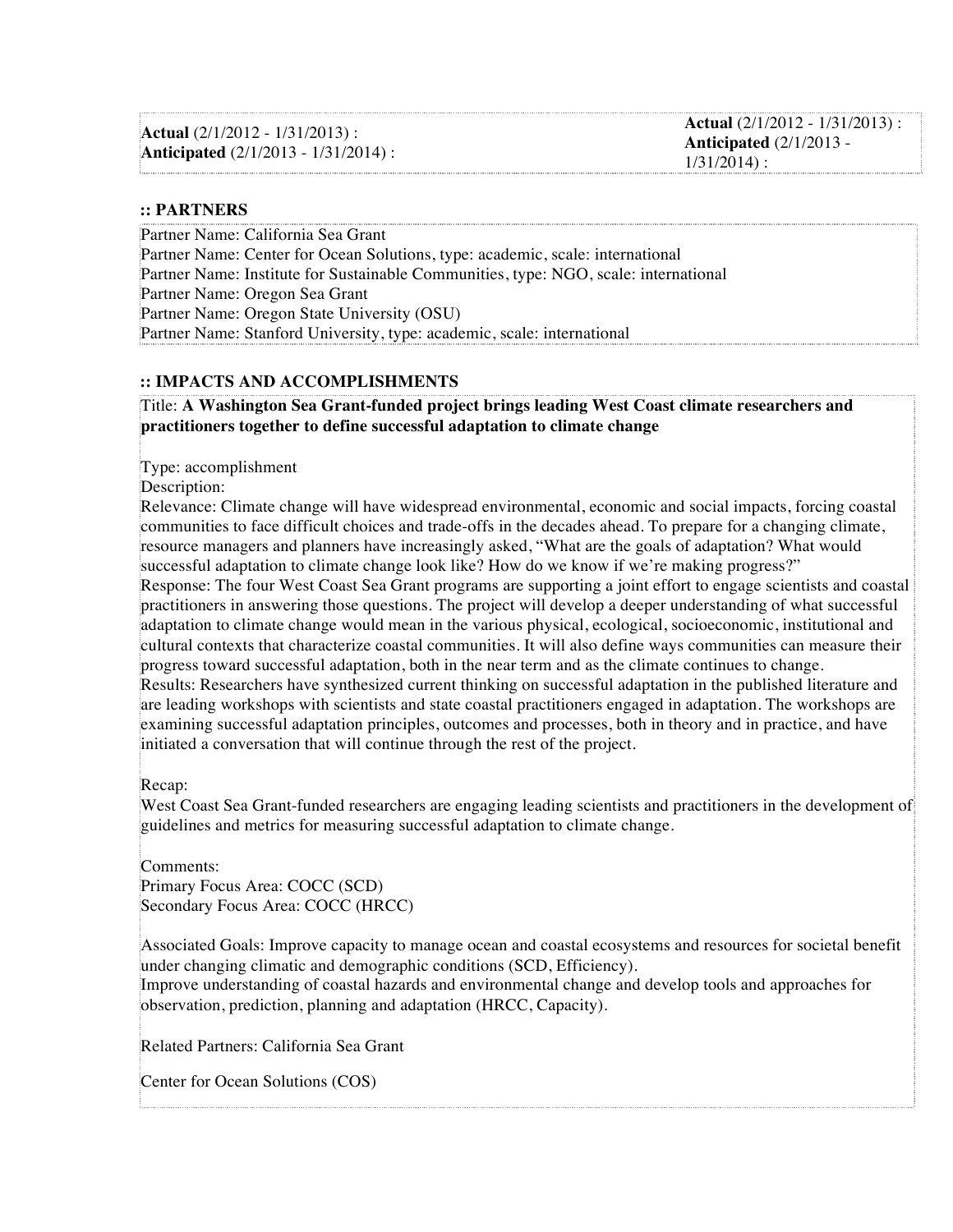#### Institute for Sustainable Communities

Oregon Sea Grant

Oregon State University

Stanford University

University of Washington, Climate Impacts Group, JISAO, College of the Environment (UW)

#### **:: PUBLICATIONS**

#### Title: **None (peer-reviewed journal article in prep)**

Type: Handbooks, Manuals, Guides/Aids Publication Year: 2013 Uploaded File: *none* URL: *none* Abstract: none Citation: none Copyright Restrictions + Other Notes: Journal Title: *none*

#### **:: OTHER DOCUMENTS**

*No Documents Reported This Period*

#### **:: LEVERAGED FUNDS**

Type: influenced Period: 2012-07-01::2013-01-31Amount: \$3500

Purpose:

Support for scientist and practitioner workshops, including travel support for participants and invited speakers.

Source: Gordon and Betty Moore Foundation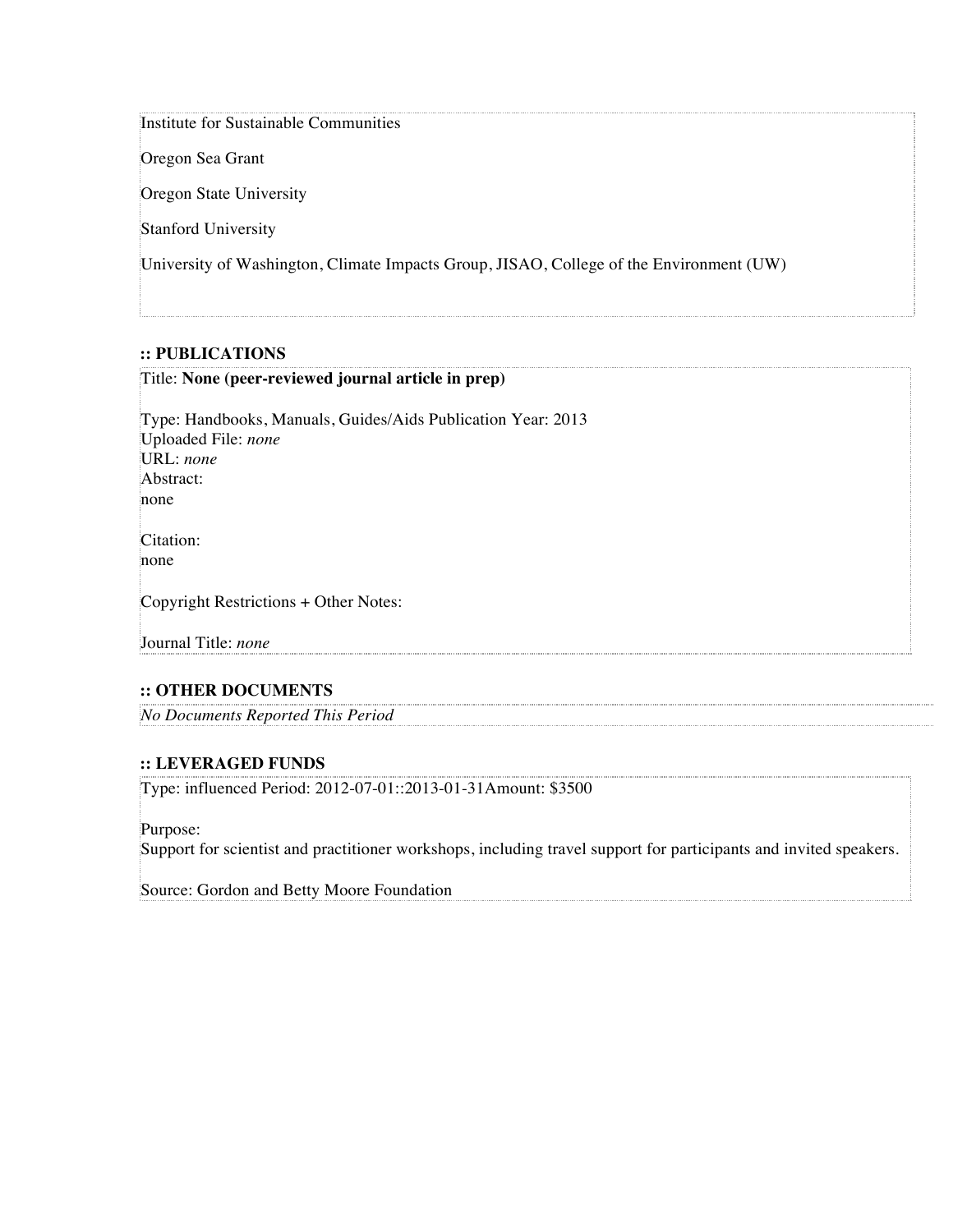### Project title: *Successful Adaptation in Coastal Environments*

### **Reporting period:** 02/01/2012 - 1/31/2013

### **Project team:**

*Co-PIs:* Dr. Amy Snover (University of Washington), Dr. Susanne Moser (Stanford University) and Dr. Hannah Gosnell (Oregon State University)

*Project Staff:* Lara Whitely Binder (University of Washington), Adina Abeles (Stanford University, Center for Ocean Solutions), Steve Adams (Institute for Sustainable Communities)

**Project Synopsis:** The project is focused on coastal adaptation along the US West Coast, aiming to understand key dimensions, develop guidelines and explore the use of metrics to measure effectiveness from both scientific and practitioner perspectives. Our successful adaptation project aims to examine what characterizes "successful" adaptation to climate change – in terms of both process and outcomes – in the West Coast coastal context. We are addressing this issue by engaging scientists and coastal practitioners in an iterative, collaborative exploration of adaptation outcomes, processes and mechanisms, and the metrics with which to measure success in coastal communities in California, Oregon and Washington. Methods of engagement and inquiry include focused workshops with scientists, practitioners and, ultimately, scientists *and* practitioners, practitioner interviews, and literature reviews.

### **Project Activities and Milestones:**

As described below, Year 1 project milestones have all been met, largely due to preparatory work completed prior to CA Sea Grant funding, and no delays are expected in the near-term.

### *Tri-state project team:*

During the performance period, the project team met via phone at least monthly and inperson three times: for a project launch planning meeting (Portland, March 2012) and for project meetings in conjunction with each of the project workshops (Stanford, October 2012 and January 2013).

#### *Successful adaptation literature review:*

The first stage of research involved the identification of existing (and missing) dimensions and criteria for successful adaptation to climate change via a review of the relevant scientific and gray literature. Specifically, we have developed a comprehensive literature review of scientific publications since ca. 1995 to early 2013 using Web of Science and Google Scholar search engines for basic search terms such as "adaptation evaluation", "adaptation success", "adaptation effectiveness", "maladaptation", "adaptation outcomes" (and their derivatives). Syntheses such as prepared by the Intergovernmental Panel on Climate Change and seminal works laying the foundation for much of current adaptation thinking were also included. A complementary search focused on "grey" literature from nongovernmental and development assistance organizations,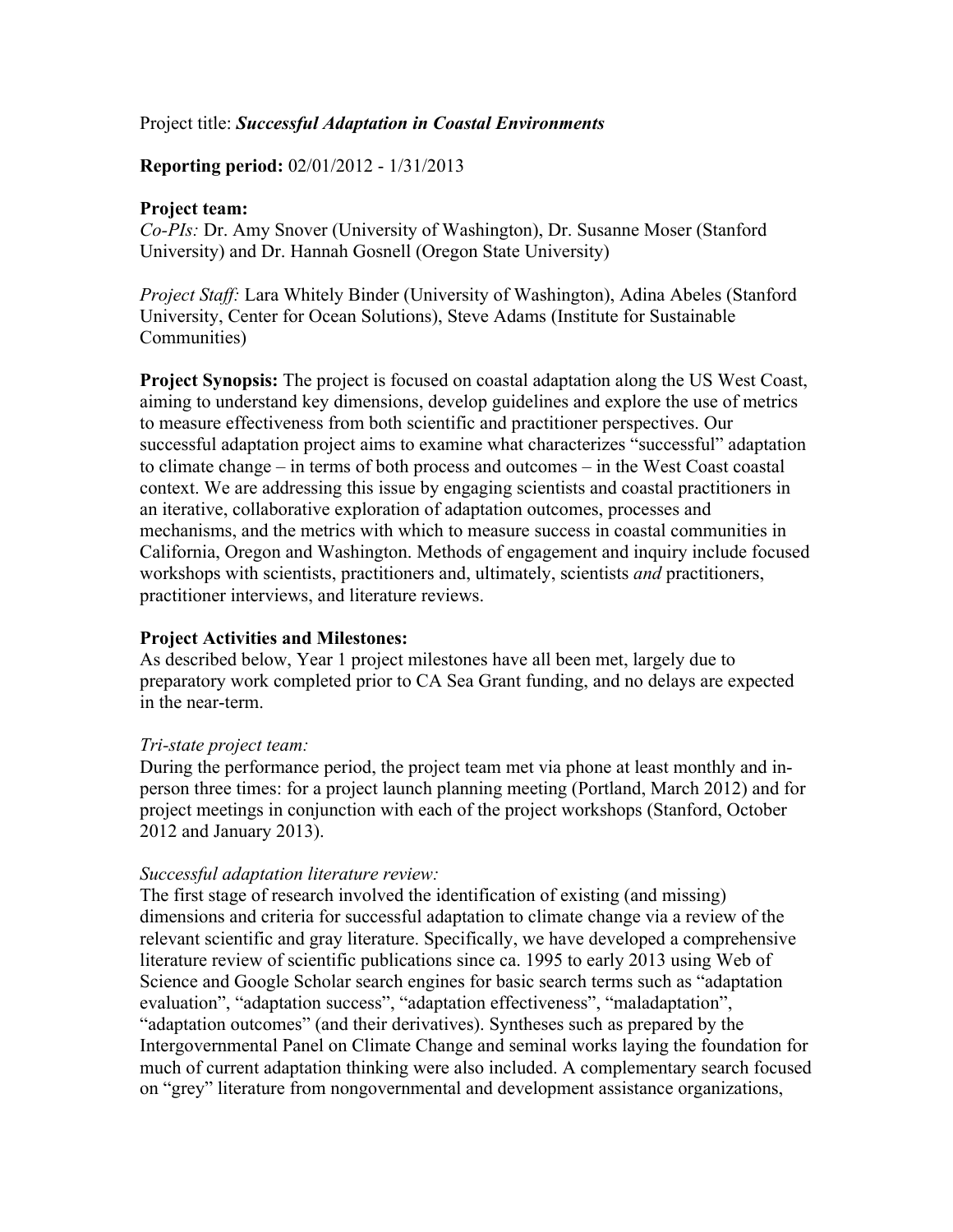and government agencies in the US, Europe, and Australia, using the same terms as well as the common phrase "M&E" (Monitoring and Evaluation). Various syntheses prepared by such organizations also lead to relevant additional documents in a "snowball sampling" manner.

These reviews resulted in a white paper ("Successful Adaptation in Coastal Environments: Project Rationale, Key Issues and Preliminary Literature Review") that is being used as a briefing paper for the workshops and is currently being reworked by the authors (Moser and Snover) for publication in a peer-reviewed journal (we have an expression of interest from the editor of *Global Environmental Change*). The review shows that researchers and practitioners alike focus on different dimensions of the adaptation process in assessing the "goodness" of what is being done: elements of the adaptation (planning) process, aspects of how a decision or choice was made as to which adaptation option to pursue, and near- and longer-term outcomes of adaptation activities (ranging from the delivery of an adaptation action to longer-term goals).

#### *Scientist workshop:*

The first workshop brought together about 20 scientists from a diverse range of fields (including policy sciences, economics, geoengineering and coastal hazards, conservation) to a conference facility near Stanford on October 15-16, 2012. Participants received (and read!) the white paper in advance and enthusiastically engaged in a day of diverse and highly interactive activities designed to identify desirable outcomes (at different times and different scale) and mechanisms of successful adaptation, including visioning exercises, sequential paired discussions on identifying trade-offs, and a world café-style discussion of mechanisms. Short videos of individual participants commenting on their perceptions of adaptation success were taken that will be used in developing outreach materials for disseminating the output of the project. *See participant list and agenda appended to this report.*

#### *California practitioner workshop and interviews:*

Based on feedback received, post-workshop reflections and overarching project goals, three practitioner workshops (one in each state) and pre-workshop interviews with practitioners were planned. The California practitioner workshop, held near Stanford on January 28-29, 2013, brought together about 20 high level practitioners from federal, tribal, state, regional and local government with an objective of grounding abstract conceptualizations of adaptation success in a rich and detailed discussion of effective adaptation processes, pathways and outcomes in specific adaptation contexts. The workshop provided a means for participants to learn from each other about ongoing adaptation efforts across the state. Through a mixture of activities – including presentations, large- and small-group discussions, world café rotations – participants examined what has worked in adaptation in California to-date and what can be learned from these and other examples, including key elements of success (in terms of both process and outcomes), horizontal transferability, and need for vertical integration across scales of governance. The workshop was preceded by short phone interviews with each participant to learn about existing adaptation efforts, successes and challenges, as well as participant's existing conceptualization of adaptation success, in order to successfully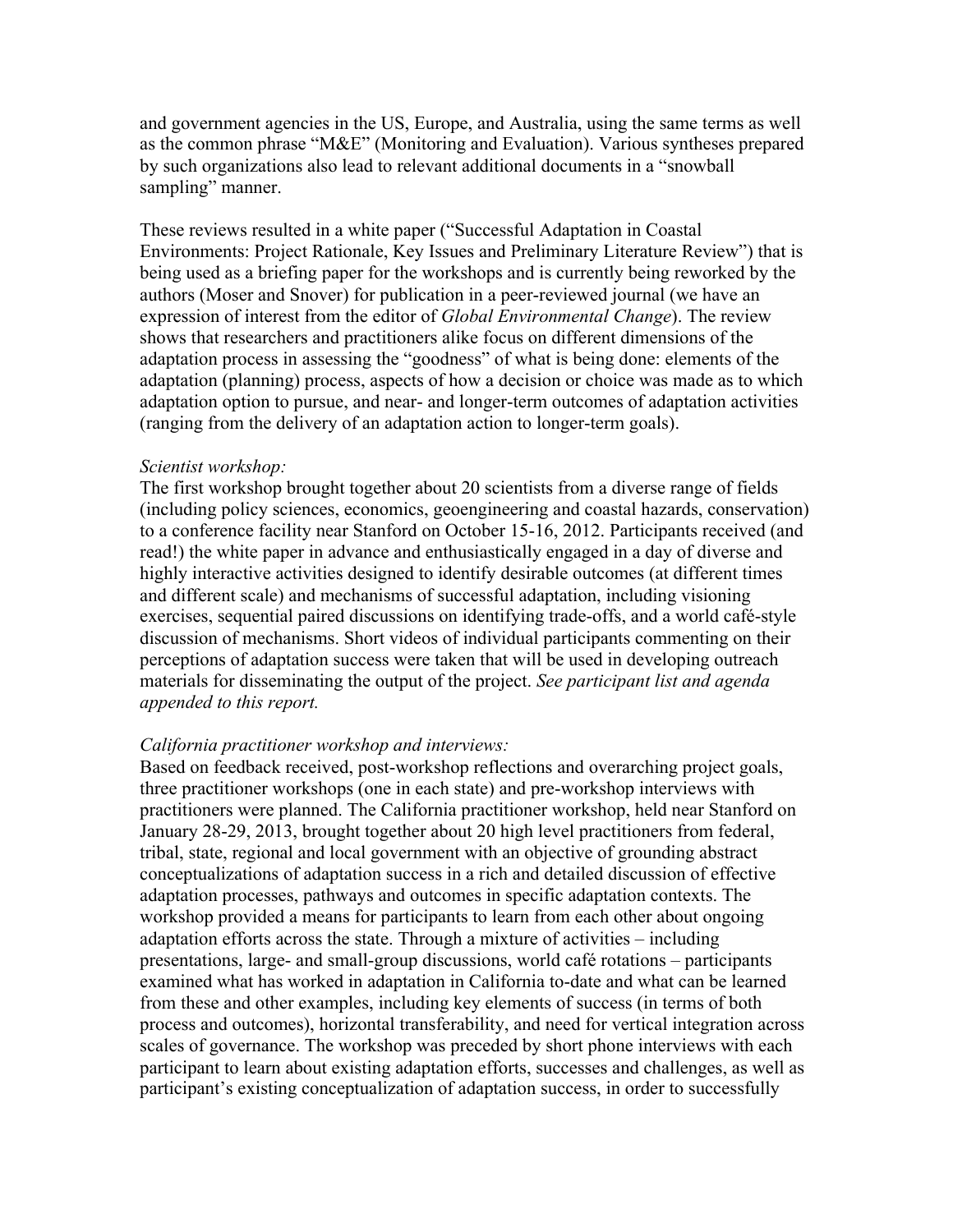frame the workshop to meet participants' interests, needs, and experience. Short videos of individual participants commenting on their perceptions of adaptation success were taken that will be used in developing outreach materials for disseminating the output of the project. *See participant list and agenda appended to this report.*

### *Washington and Oregon practitioner workshops and interviews:*

We are currently planning the Washington and Oregon practitioner workshops, using the same model we piloted in California. Each will similarly aim to entrain a diverse crosssection of the leaders in coastal adaptation in each state, with representation across levels of governance and across the geography of the state. Each will be preceded by practitioner interviews. The Washington workshop will be held March 20 at UW. The Oregon workshop is tentatively planned for March 21-22 in Newport, OR.

### *Capstone workshop with scientists and practitioners:*

We are beginning to plan for the capstone workshop that will bring together a selected subset of scientists and practitioners from the first four workshops, along with some key individuals who were unable to attend an earlier workshop, to build bridges between what may be relatively abstract or generic desirable principles and outcomes developed in the science workshop and the more practice-oriented measures of success required or desirable for decision-making developed in the three practitioner workshops. This workshop is tentatively scheduled for July 23 at Stanford.

## *Successful adaptation at the Inaugural National Adaptation Forum*

Snover and Moser will be leading a symposium entitled "Successful Adaptation in the Coastal Context" at the Inaugural National Adaptation Forum, a "convening of adaptation practitioners and experts from around the country focused on moving from adaptation planning to adaptation action" that will be held in Denver, April 4-7, 2013. Preliminary project findings will be presented, including a more robust framing of the question of adaptation success than is commonly found in the literature and empirical findings of how scientists and practitioners in three West coast states define adaptation success. *See www.nationaladaptationforum.org/.*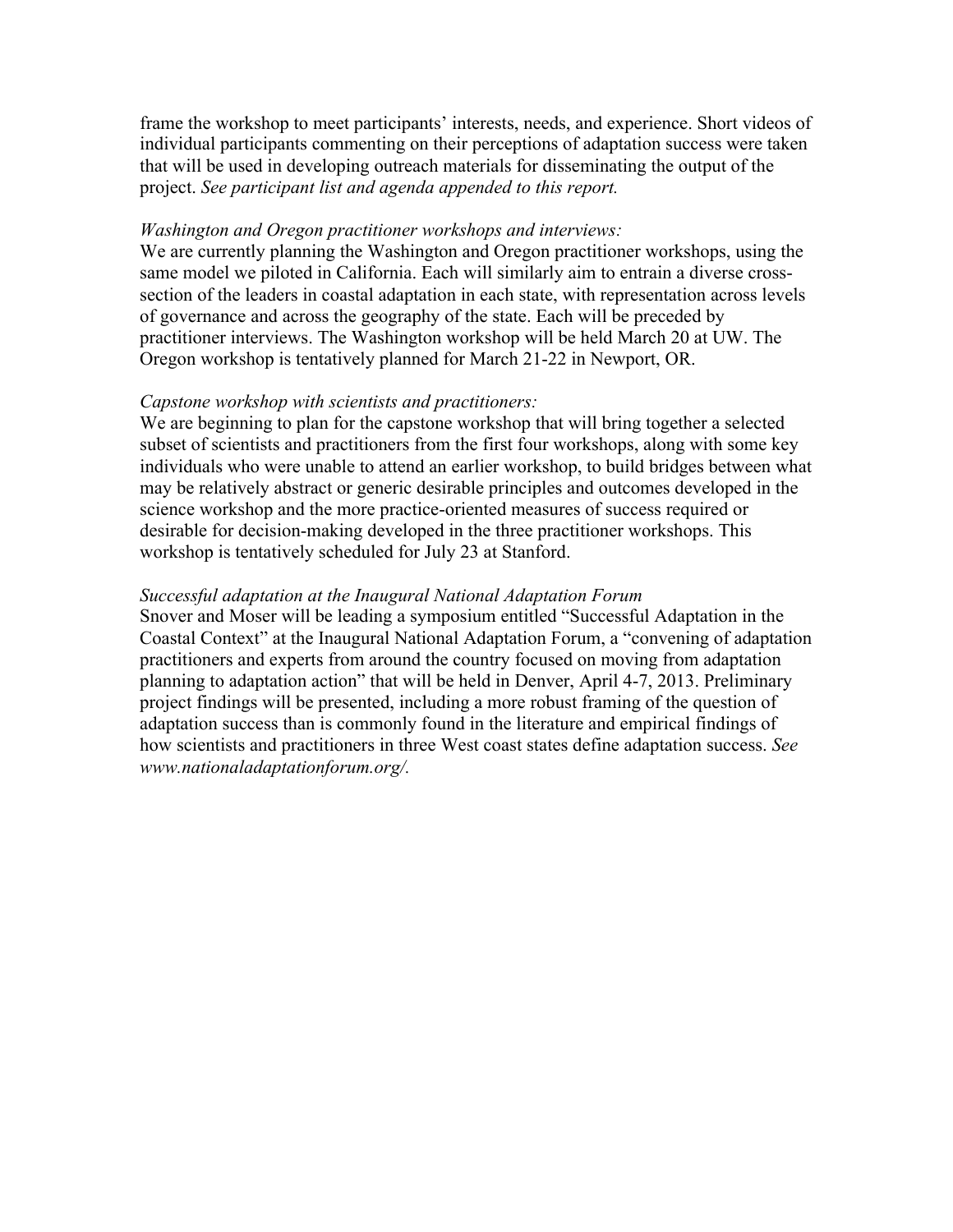# **Successful Adaptation in the Coastal Sector: Scientist Workshop**

October 15-16, 2012 Quadrus Center, Menlo Park, CA <http://www.quadrusconference.com/>

## **Workshop goals:**

- Together, identify desirable outcomes and mechanisms of successful adaptation
- Together, identify key inputs for guidelines, principles, indicators, dimensions, and criteria for successful adaptation

# **Workshop Agenda – at a glance**

| Monday, October 15 |                                                                       |
|--------------------|-----------------------------------------------------------------------|
| 6PM-9PM            | Evening Reception, Quadrus Center <sup>*</sup>                        |
|                    | Welcoming remarks at 6:30PM                                           |
|                    | Dinner at 7PM                                                         |
|                    | Speaker: Will Travis, Senior Advisor, Bay Area Joint Policy Committee |

### Tuesday, October 16

 $\overline{a}$ 

| $8:00 - 8:30AM$    | Morning check-in, Quadrus Center                                                                         |
|--------------------|----------------------------------------------------------------------------------------------------------|
| 8:30-10:15AM       | Morning Session #1: Imagining the Future                                                                 |
| $10:15 - 10:30AM$  | <b>Break</b>                                                                                             |
| $10:30 - 12:00$ PM | Morning Session #2: Imagining the Future with Climate Change                                             |
| $12:00 - 1:00$ PM  | Lunch                                                                                                    |
| $1:00 - 3:15$ PM   | <b>Afternoon Sessions:</b><br>#1: Assessing Tradeoffs<br>#2: Identifying Mechanisms for Enabling Success |
| $3:15 - 3:45$ PM   | <b>Break</b>                                                                                             |
| $3:45 - 5:15PM$    | Discussion: Developing a Working Definition of Success                                                   |
| 5:15PM             | Adjourn                                                                                                  |

Quadrus Center is a 10-15 minute walk (0.4 miles) from the Stanford Guest House. There will also be a shuttle available to bring people from the Stanford Guest House to the Quadrus Center at 6:00PM on October 15 and at 8:00AM on October 16.

<sup>\*\*</sup> The Stanford Guest House includes a daily continental breakfast. For those not staying at the Guest House, we will provide coffee and a light breakfast at the Quadrus Center.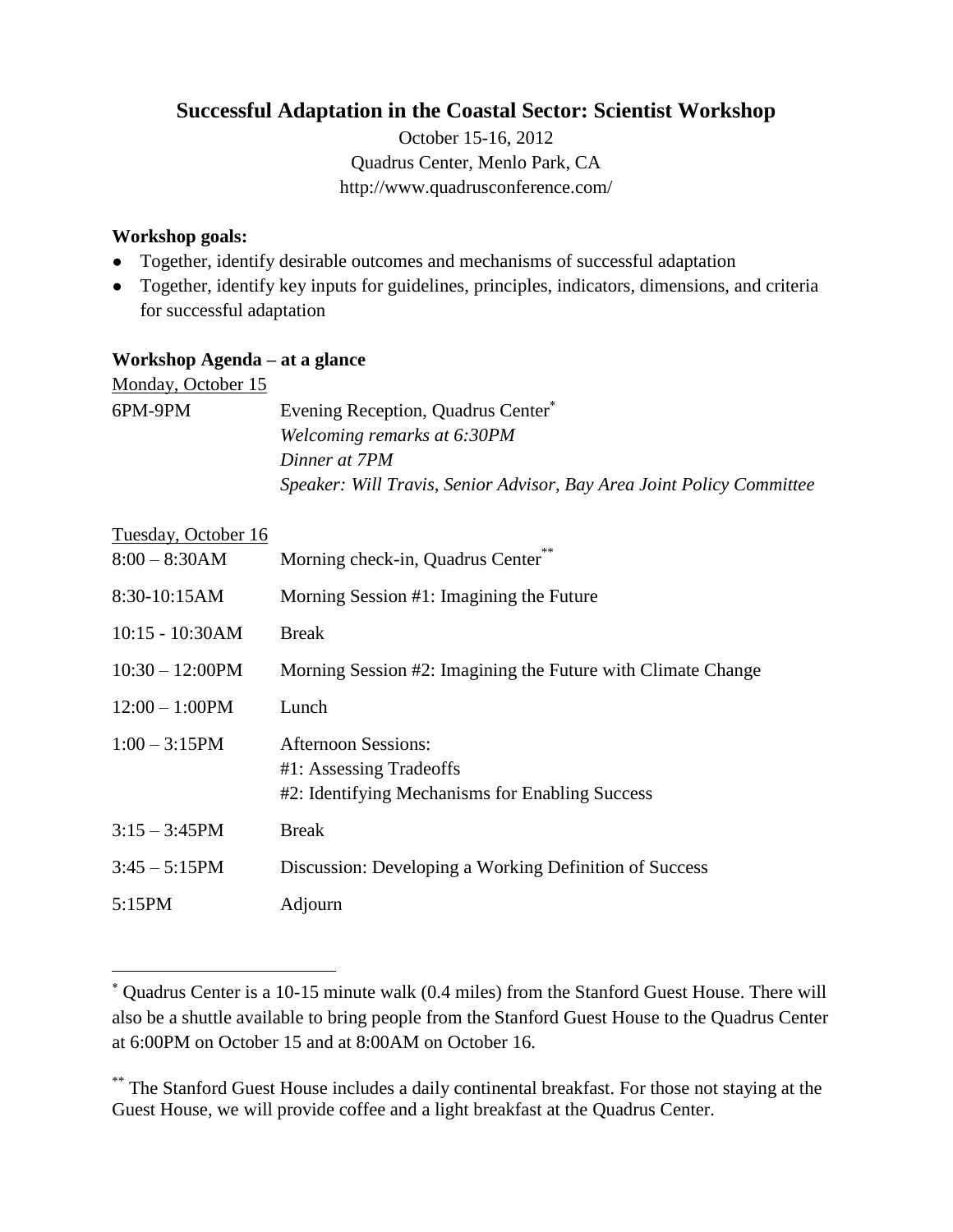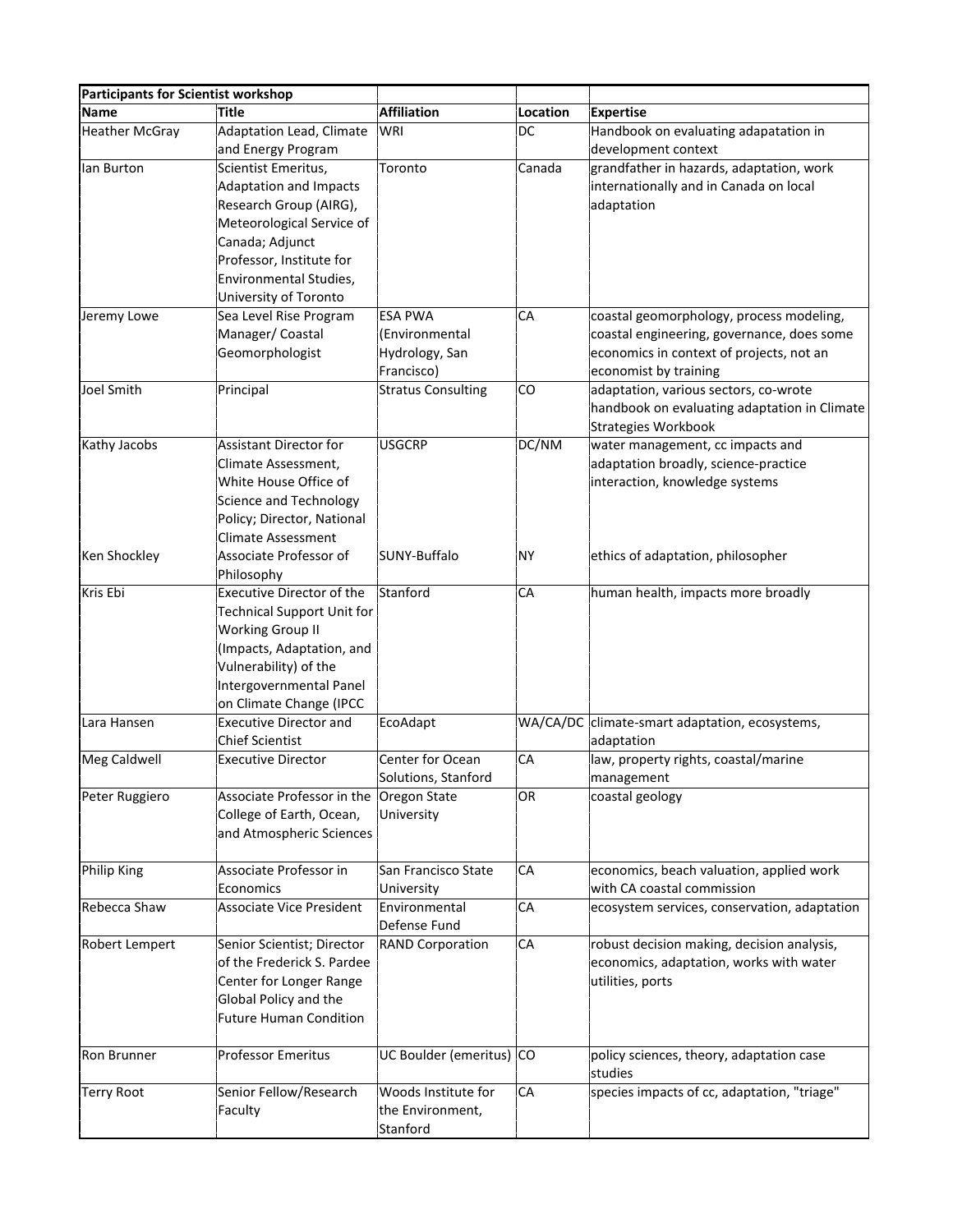### **Successful Adaptation in the Coastal Sector: California Practitioners Workshop**

January 28-29, 2013 Quadrus Center, Menlo Park, CA <http://www.quadrusconference.com/>

### **Overall Workshop Objective**

To ground abstract conceptualizations of adaptation success in a rich and detailed discussion of effective adaptation processes, pathways and outcomes in specific adaptation contexts

### **Specific Desirable Outcomes**

- Participants learn from each other about ongoing adaptation efforts across the state
- Participants have an opportunity to network and exchange views
- Participants and the project team explore the meaning, dimensions, and measures of success by:
	- grounding the discussions in real world examples, opportunities and challenges
	- using a variety of interactive activities to surface points of views and experiences
	- engaging in a nuanced discussion about desired outcomes, processes, opportunities and ways to overcome barriers to adaptation that recognizes the importance of context, scale, points of view/normative judgment, and reasons for defining success
	- understanding the degree to which existing performance measures/expectations and indicators help or hinder successful adaptation
	- understanding what, if anything, is unique about defining and measuring adaptation success

### **Agenda**

### **MONDAY, JANUARY 28 (Reception)**

| $6:00-9:00$ pm | <b>Evening Reception</b><br><b>Quadrus Center</b>                             |
|----------------|-------------------------------------------------------------------------------|
|                | Reception, dinner and presentation by Mark Hertsgaard, independent journalist |

### **TUESDAY, JANUARY 29 (Workshop)**

| $8:00-8:30$ am | Morning check-in and light continental breakfast (available)<br><b>Quadrus Center</b> |
|----------------|---------------------------------------------------------------------------------------|
| $8:30 - 9:00$  | Welcome, project overview, purpose, intros, and roadmap for the day                   |
| $9:00-10:00$   | Grounding, stage setting and discussion                                               |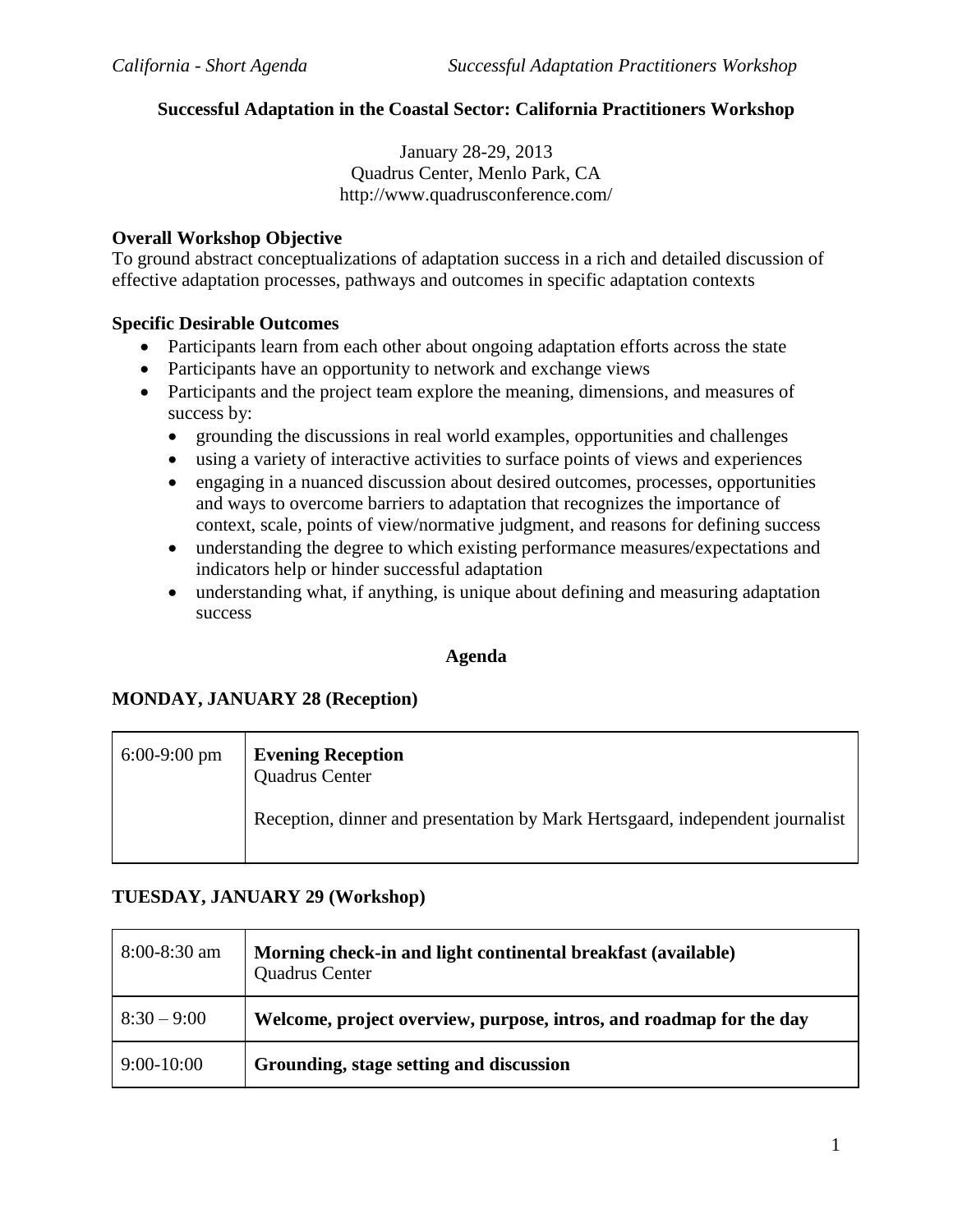| 10:00-10:15     | Coffee break                                                                                |
|-----------------|---------------------------------------------------------------------------------------------|
| $10:15 - 11:35$ | <b>Fish bowling three California adaptation examples</b>                                    |
| $11:35-12:30$   | Group discussion of adaptation cases: what works?                                           |
| $12:30-1:30$    | Lunch                                                                                       |
| $1:30-2:45$     | Digging deeper: in-depth exploration of selected process issues                             |
| $2:45-3:00$     | Coffee Break                                                                                |
| $3:00-4:00$     | Adaptation outcomes: near-, medium- and long-term success                                   |
| $4:00-4:55$     | Is adaptation really different? – writing, concluding discussion and<br>workshop evaluation |
| $4:55 - 5:00$   | <b>Workshop Close</b>                                                                       |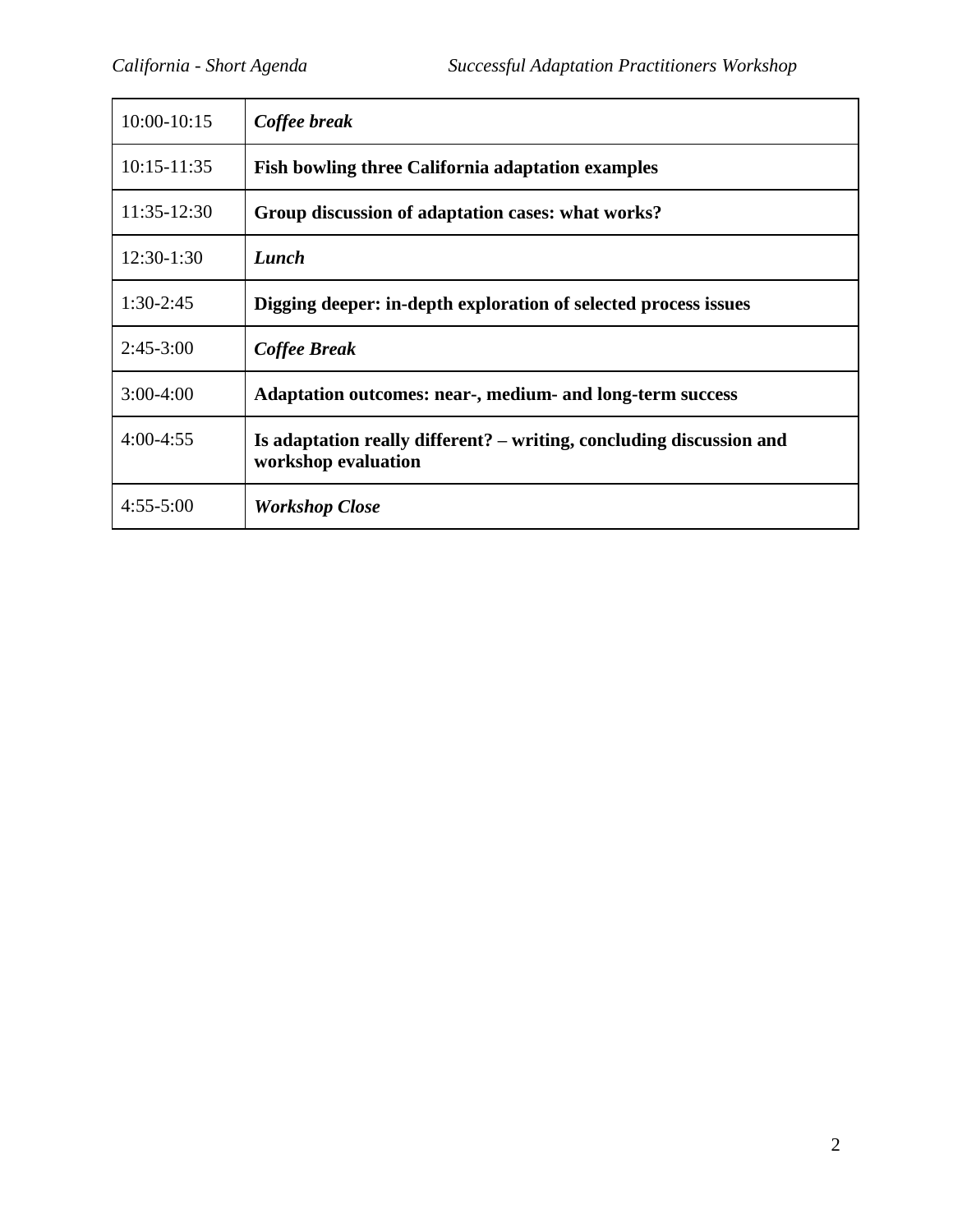# **Successful Adaptation in Coastal California Workshop January 28-29, 2013**

# **List of Confirmed Participants (in alphabetical order)**

| Chan, Ann                 | Deputy Secretary for Energy and Climate, California Natural Resources Agency  |
|---------------------------|-------------------------------------------------------------------------------|
|                           | Ann.Chan@resources.ca.gov                                                     |
| <b>Clark, Ross</b>        | Chief Planner, City of Santa Cruz                                             |
|                           | rclark@cityofsantacruz.com                                                    |
| Curry, Tina               | Deputy Secretary for Emergency Preparedness, CalEMA                           |
|                           | christina.curry@calema.ca.gov                                                 |
| Goldbeck, Steve           | Chief Deputy Director, Bay Conservation & Development Commission              |
|                           | steveg@bcdc.ca.gov                                                            |
| Goodfriend, Wendy         | Senior Planner, Bay Conservation & Development Commission, ART Project        |
|                           | wendyg@bcdc.ca.gov                                                            |
| Goodrich, Kristen         | Coastal Training Program Coordinator, Tijuana Nat. Estuarine Research Reserve |
|                           | kgoodrich@trnerr.org                                                          |
| Grifman, Phyllis          | Director, Sea Grant, University of Southern California                        |
|                           | grifman@usc.edu                                                               |
| Hansch, Susan             | Chief Deputy Director, California Coastal Commission                          |
|                           | shansch@coastal.ca.gov                                                        |
| Hooven, Cody              | Senior Env. Specialist, Env. and Land Use Management, Port of San Diego       |
|                           | chooven@portofsandiego.org                                                    |
| Jines, Beth               | Director of Sustainability, City of Los Angeles                               |
|                           | beth.jines@ladwp.com                                                          |
| Liebster, Jack            | Principal Planner, Marin County                                               |
|                           | jliebster@co.marin.ca.us                                                      |
| Lunde, Becky              | Regional Division Chief, NOAA Coastal Services Center                         |
|                           | rebecca.lunde@noaa.gov                                                        |
| <b>McCormick, Michael</b> | Senior Planner, Office of Planning and Research                               |
|                           | Michael.McCormick@OPR.CA.GOV                                                  |
| Meis, Kate                | Associate Director, Local Government Commission                               |
|                           | kmeis@lgc.org                                                                 |
| Newton, Alyssa            | Planner, Sea Grant, University of Southern California                         |
|                           | agnewton@usc.edu                                                              |
| Pairis, Amber             | Climate Change Advisor, California Department for Fish and Game               |
|                           | APAIRIS@dfg.ca.gov                                                            |
| Reed, Brendan             | Environmental Resource Manager, City of Chula Vista                           |
|                           | breed@ci.chula-vista.ca.us                                                    |
| Riordan, Bruce            | Consultant, Joint Policy Committee                                            |
|                           | bruce@elmwoodconsulting.com                                                   |
| Rosales, Hawk             | Executive Director, InterTribal Sinkyone Wilderness Council                   |
|                           | director@sinkyone.org                                                         |
| Schaefer, Kathleen        | Engineer/Program Specialist, Hazard Mitigation Branch, FEMA, Region 9         |
|                           | kathleen.schaefer@dhs.gov                                                     |

(cont.)